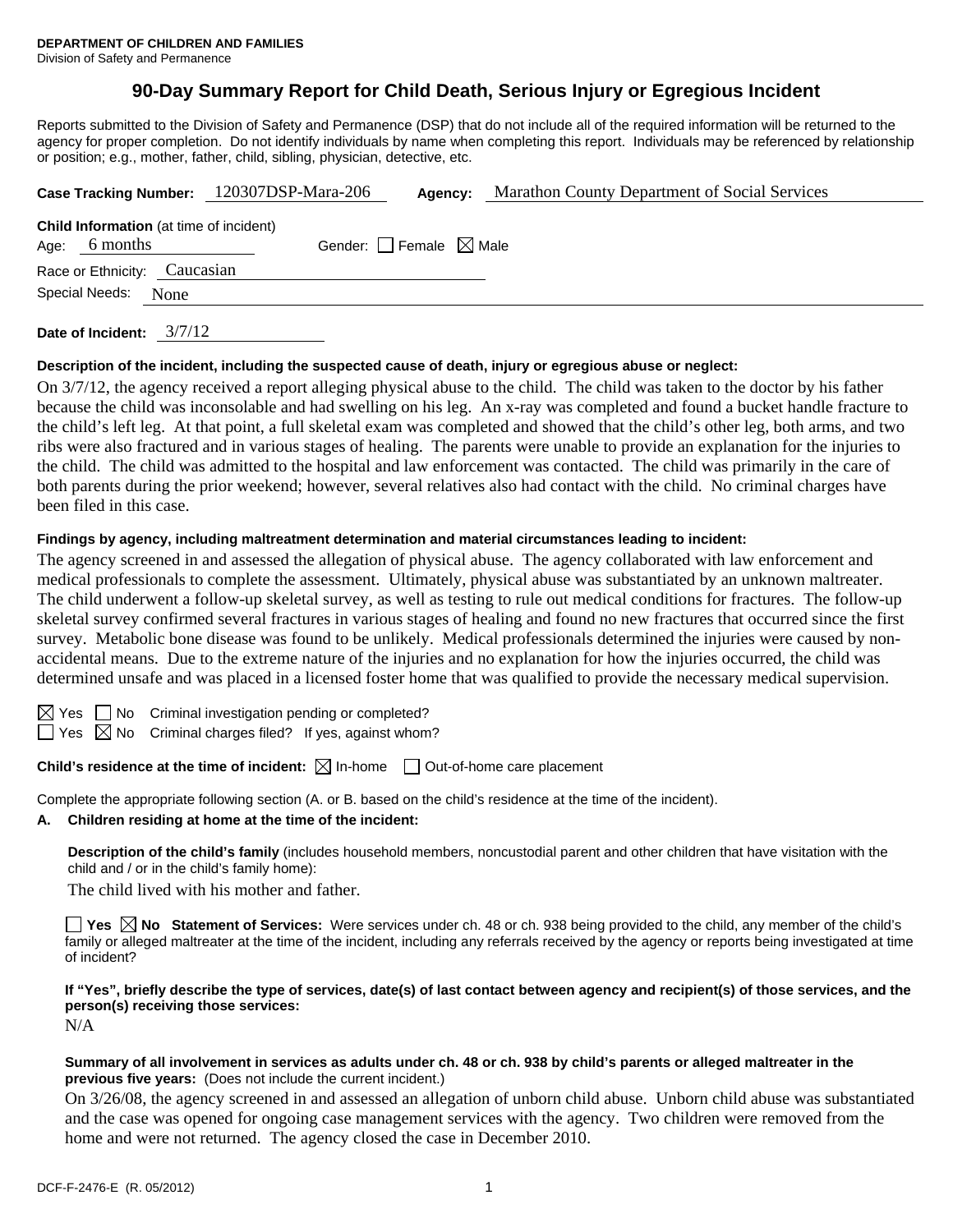**Summary of actions taken by the agency under ch. 48, including any investigation of a report or referrals to services involving the child, any member of the child's family living in this household and the child's parents and alleged maltreater.** (Does not include the current incident.)

(Note: Screened out reports listed in this section may include only the date of the report, screening decision, and if a referral to services occurred at Access. Reports that do not constitute a reasonable suspicion of maltreatment or a reason to believe that the child is threatened with harm are not required to be screened in for an initial assessment, and no further action is required by the agency.)

On 12/27/07, the agency screened in and assessed an allegation of neglect. Neglect was unsubstantiated and the case was closed.

On 6/19/08, the agency received a report alleging neglect which the agency screened out.

On 2/11/09, the agency received a report requesting services. The agency connected the mother with the requested services.

On 7/15/11, the agency screened in and assessed an allegation of unborn child abuse. The agency conducted an assessment under an Alternative Response and found that agency services were not needed. The case was closed by the agency; however, the mother was receiving support from community service providers.

#### **Summary of any investigation involving the child, any member of the child's family and alleged maltreater conducted under ch. 48 or ch. 938 and any services provided to the child and child's family since the date of the incident:**

The agency screened in and assessed the allegation of physical abuse to the child. The agency coordinated with law enforcement and medical professionals during the assessment. Physical abuse was substantiated by an unknown maltreater. The child was primarily cared for by both parents leading up the discovery of the injuries, but the agency was unable to determine who caused the injuries to the child. The child was determined unsafe and was placed in out-of-home care. A petition was filed in juvenile court and the child was found to be a Child in Need of Protection or Services. The family continues to receive ongoing services with the agency.

#### **B. Children residing in out-of-home (OHC) placement at time of incident:**

#### **Description of the OHC placement and basis for decision to place child there:**

#### **Description of all other persons residing in the OHC placement home:**

**Licensing history:** Including type of license, duration of license, summary of any violations by licensee or an employee of licensee that constitutes a substantial failure to protect and promote the welfare of the child.

#### **Summary of any actions taken by agency in response to the incident:** (Check all that apply.)

| $\times$               | Screening of Access report                           | Attempted or successful reunification             |
|------------------------|------------------------------------------------------|---------------------------------------------------|
| XI<br>XI               | Protective plan implemented                          | Referral to services                              |
|                        | Initial assessment conducted                         | Transportation assistance                         |
|                        | Safety plan implemented                              | Collaboration with law enforcement                |
| N<br>N                 | Temporary physical custody of child                  | Collaboration with medical professionals          |
|                        | Petitioned for court order / CHIPS (child in need of | Supervised visitation                             |
|                        | protection or services                               | Case remains open for services                    |
| $\boxtimes$            | Placement into foster home                           | Case closed by agency                             |
|                        | Placement with relatives                             | Initiated efforts to address or enhance community |
| $\overline{\boxtimes}$ | Ongoing Services case management                     | collaboration on CA/N cases                       |
|                        |                                                      | Other (describe):                                 |
|                        |                                                      |                                                   |

#### **FOR DSP COMPLETION ONLY:**

#### **Summary of policy or practice changes to address issues identified during the review of the incident:**

Under the Child Welfare Disclosure Act (Section 48.981(7)(cr), Stats.), the DSP completes a 90-day review of the agency's practice in each case reported under the Act. In accordance with the DCF memo Series 2010-13, dated December 7, 2010 pertaining to the Child Welfare Case Review Protocol, the DSP will complete a full records and on-site review in case #120307DSP-Mara-206